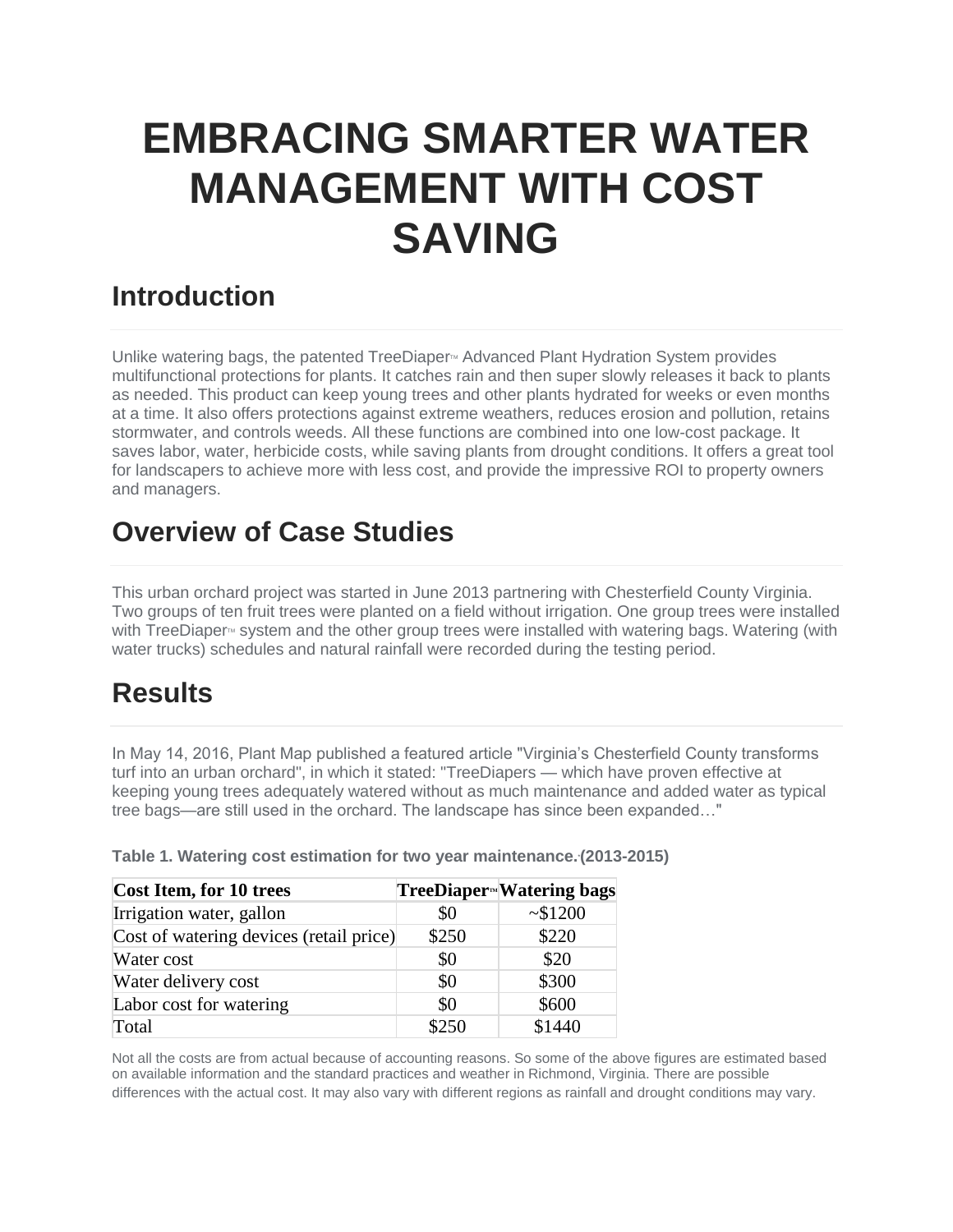

**TreeDiapers<sup>™</sup> in Charleston Ridge Apartments, Ashland, Virginia**